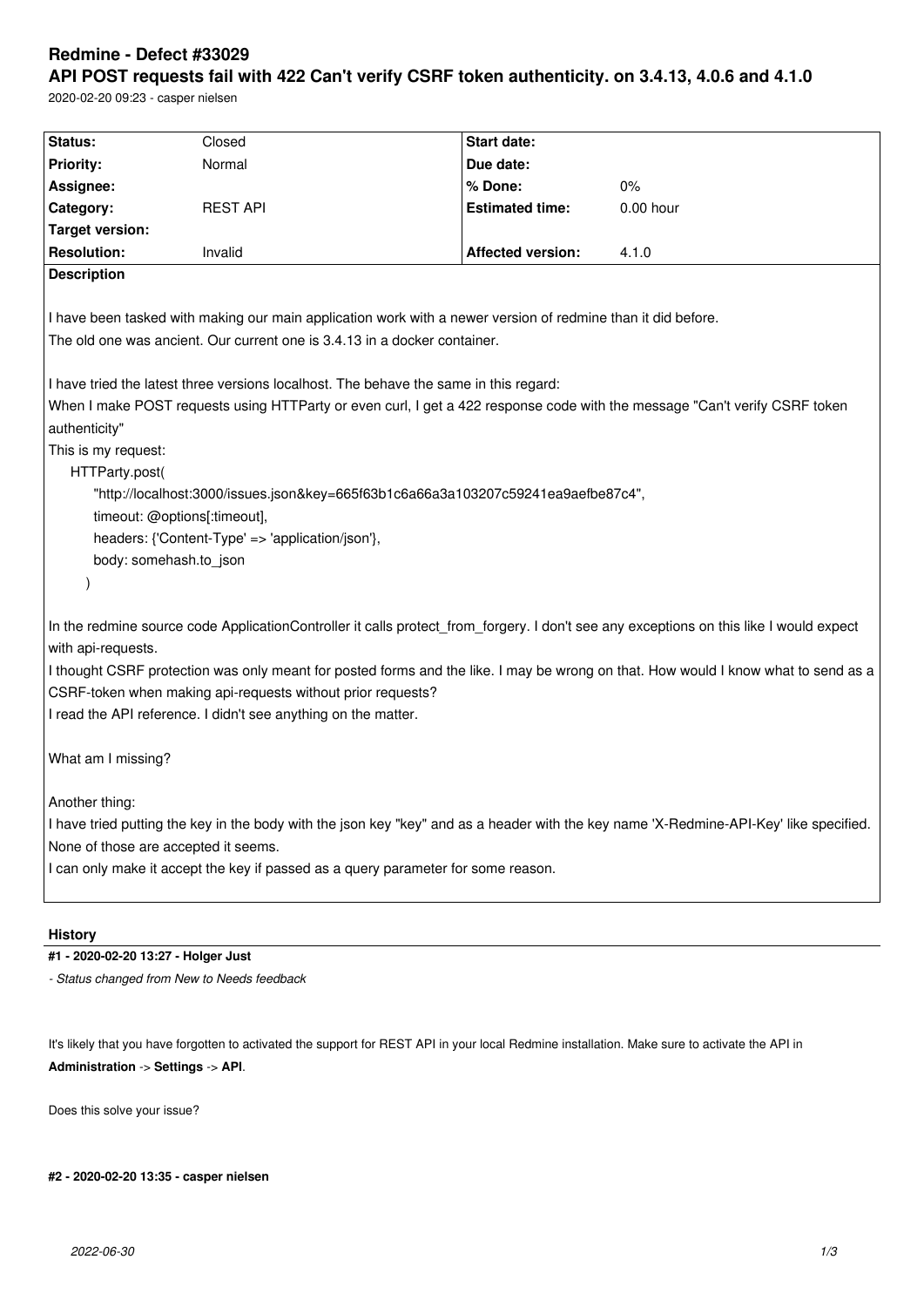I have resorted to disallowing protect\_from\_forgery by mounting and overwriting the additional\_environment.rb containing that setting. This is acceptable but not optimal.

It's an internal system behind a firewall, so I'm not worried about that.

I do not verify the ssl certificate either. This is just until we get a proper certificate on that server. But I doubt that should cause this.

Am I supposed to provide a CSRF-token with an api post request?

#### **#3 - 2022-02-08 17:18 - Arkady Marchenko**

*- File Screenshot 2022-02-08 231555.png added*

*- File Screenshot 2022-02-08 231705.png added*

Today faced same issue, trying create news with Postman POST - https://server.domain.com/projects/private/news.json&key=XXXXXXXXXXXXXXXXXXXX Content-Type: application/json

```
{
    "news": {
      "title": "NewsJsonApiTest",
      "summary": "News JSON-API Test",
      "description": "This is the description" 
   }
}
```
Keep returning 422 Unprocessable entity (Screenshot 2022-02-08 231555) And in the server log I found that error (Screenshot 2022-02-08 231705)

## **#4 - 2022-02-08 18:02 - Pavel Rosický**

you have an error in the URL, it should be https://server.domain.com/projects/private/news.json?key=XXXXXXXXXXXXXXXXXXXXXXXX instead of https://server.domain.com/projects/private/news.json&key=XXXXXXXXXXXXXXXXXXX

[also, note that news have Rest-API since Redmine 4.1, it won't work on previous version](https://server.domain.com/projects/private/news.json?key=XXXXXXXXXXXXXXXXXXX)s https://redmine.org/issues/13468

#### **#5 - 2022-03-22 07:38 - Go MAEDA**

- *Status changed from Needs feedback to Closed*
- *Resolution set to Invalid*

## **#6 - 2022-06-23 12:45 - Yasuhiro Oguro**

Today faced same issue, (on version 5.0.2) tring webhook with GitLab https://server.domain.com/sys/fetch\_changesets?key=pKOYjqfbuQpHtfML8b1i&id=8

Keep returning 422 Unprocessable entity